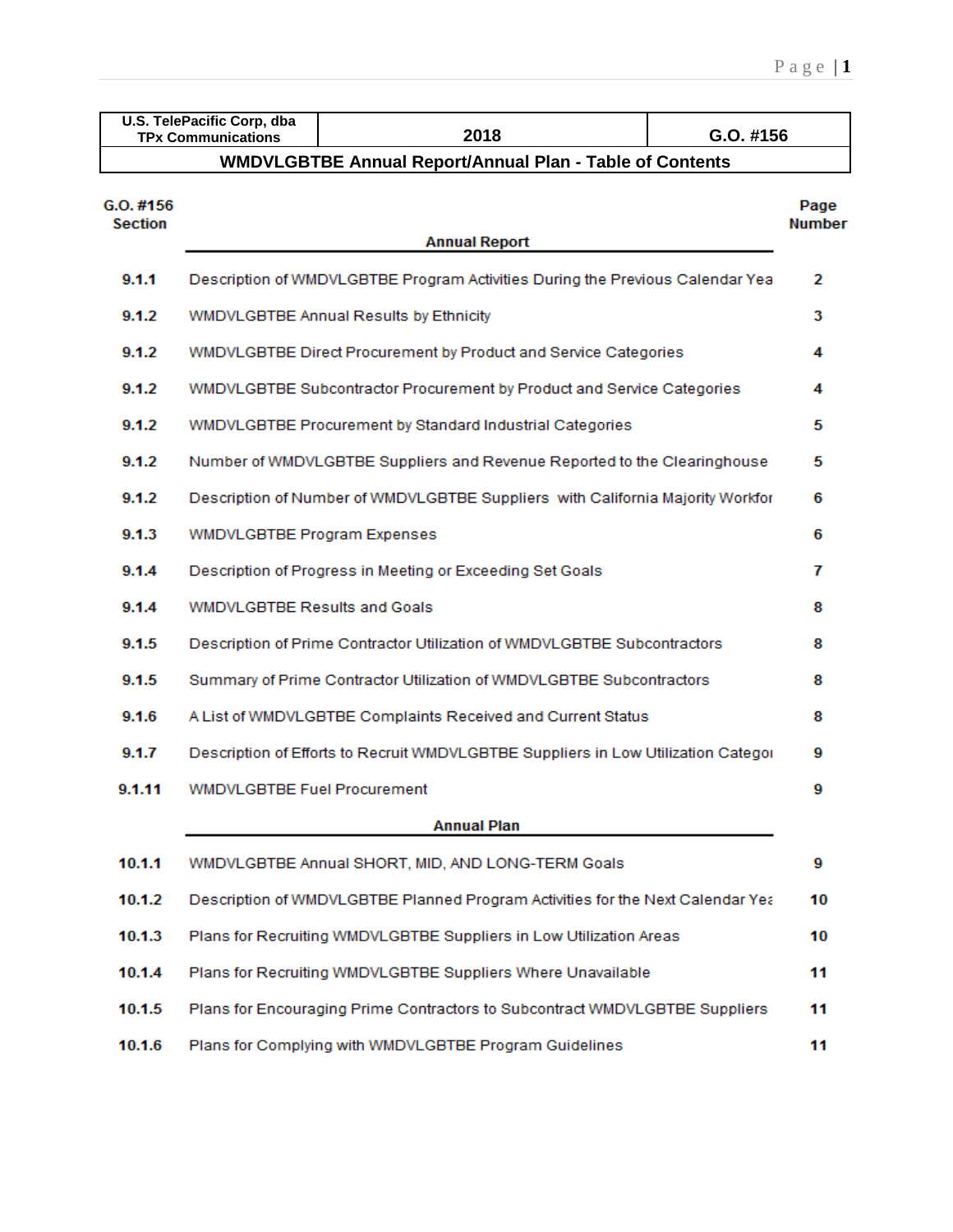| U.S. TelePacific Corp, dba<br><b>TPx Communications</b> | 2018 | G.O. #156 Sec. 9.1.1 |
|---------------------------------------------------------|------|----------------------|
|                                                         |      |                      |

**Description of WMDVLGBTBE Program Activities During the Previous Calendar Year**

Pursuant to General Order 156, U.S. TelePacific Corp., Mpower Communications Corp., Arrival Communications, Inc. and DSCI LLC, all d/b/a TPx Communications ("TPx"), continues to enhance its WMDVLGBTBE Program by taking steps to improve its diverse sourcing program and spend.

- TPx enhanced its electronic recordkeeping capabilities, most recently by adding a field to its internal financial tracking database to include subcontractors. TPx also updated its Supplier Diversity form to include subcontractor information and is encouraging its existing suppliers who contract with diverse suppliers to report the information to TPx.
- TPx updated its internet site with information related to the Supplier Diversity program [\(https://www.tpx.com/legal/supplier-diversity/\)](https://www.tpx.com/legal/supplier-diversity/) including a link to the Supplier Clearinghouse.
- TPx improved its website functionalities to include a "fillable" Supplier Diversity form for potential vendors to submit online. Submissions are automatically directed to TPx's Purchasing department.
- TPx updated its purchasing process to require that each party requesting a purchase order search the CPUC supplier database, using simple product terms and geographic location, to determine whether a diverse supplier could be asked for a quote.
	- o If such a supplier can be found and a quote obtained, it must be attached regardless of whether the diverse supplier is selected. Requisitions that do not give diverse suppliers the opportunity to bid are subject to rejection.
	- o Personnel within TPx's Finance department who report purchasing information also searches the CPUC supplier database to verify whether an appropriate diverse vendor may exist.
- A Supplier Diversity letter/form is sent to all new suppliers when a W9 is obtained. They are also sent annually via email to all current suppliers detailing the Supplier Diversity program, including how to get certified, and requesting information regarding any diverse suppliers and/or diverse subcontractors.
- TPx continues to train those tasked with seeking vendors to actively and routinely seek out qualified minority-owned, women-owned, disabled veteran-owned and LGBT-owned vendors that can provide products and services to TPx.
- Twice a year, the CPUC conducts small business expos throughout the state to promote procurement opportunities and to provide a platform for networking with other businesses. TPx attended both expos in 2018, participating for the first time as an exhibitor at the fall event.
- TPx attended the Supplier Diversity En Banc in 2018.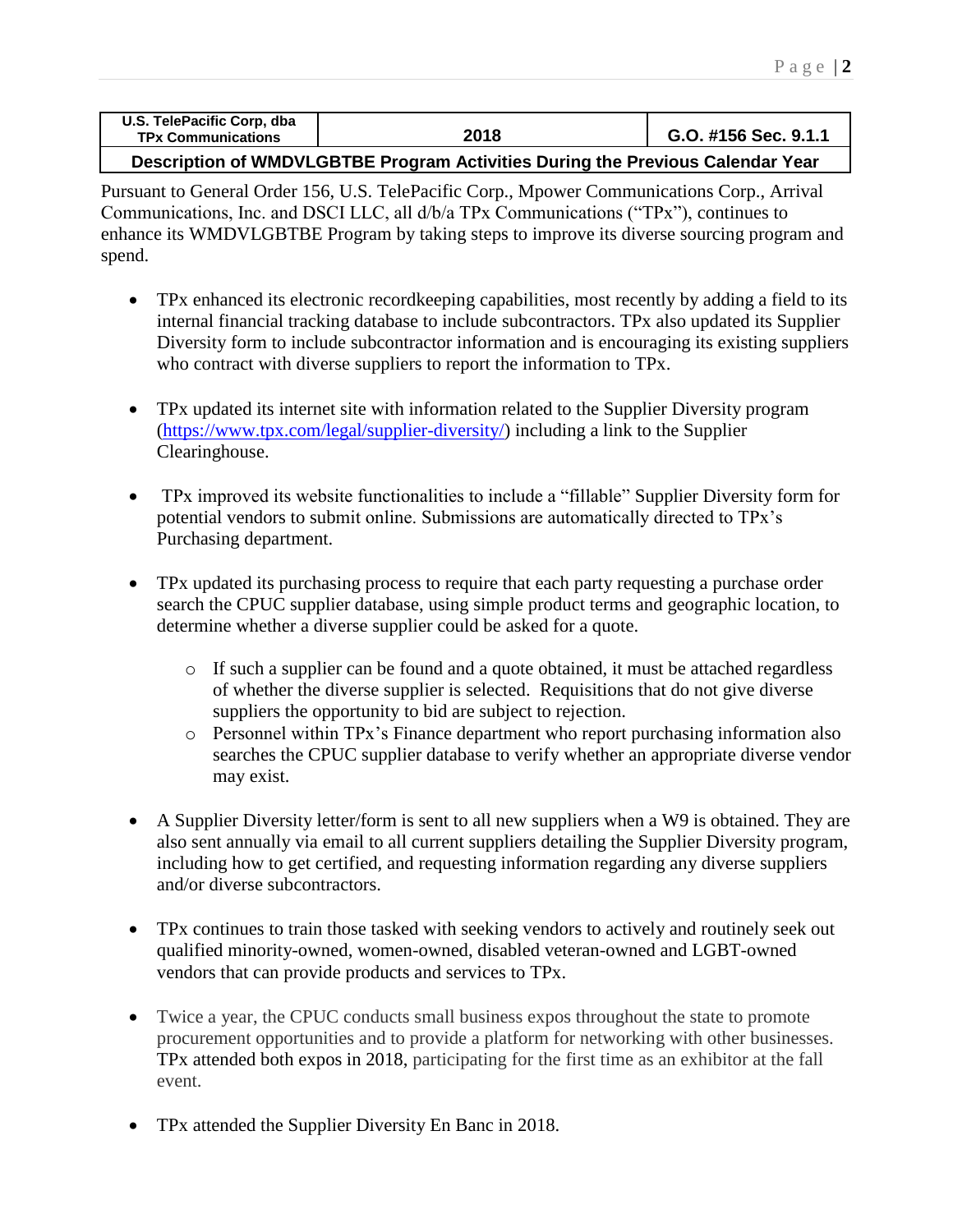% 1.35%

0.04%

0.00%

0.00%

1.39%

0.00%

0.00%

0.01%

0.00%

0.01%

1.41%

1.12%

0.00%

0.00%

0.00%

2.53%

\$0

\$0

\$8,212

\$8,212

\$788,410

\$629,006

\$0

\$0

\$0

\$1,417,416

|  |  |                           | U.S. TelePacific Corp, dba |
|--|--|---------------------------|----------------------------|
|  |  | <b>TPx Communications</b> |                            |

African American

Native American

Hispanic American

**Total Minority Female** 

Total Minority Business Enterprise (MBE)

Women Business Enterprise (WBE)

Lesbian, Gay, Bisexual, Transgender

**Business Enterprise (LGBTBE)** 

**Disabled Veteran Business** 

Enterprise (DVBE)

Other 8(a)\*

**TOTAL WMDVLGBTBE** 

1  $\overline{2}$ 

 $\overline{\overline{\overline{3}}}$ 

 $\overline{4}$ 

5

 $\overline{6}$ 

 $\overline{7}$ 

8

9

10

 $11$ 

 $12$ 

13

14

15

16

**Minority** 

Female

**TPx Communications 2018 G.O. #156 Sec. 9.1.2**

|                  |                            |               | 2018 |                 |
|------------------|----------------------------|---------------|------|-----------------|
|                  |                            | <b>Direct</b> | Sub  | <b>Total \$</b> |
|                  | Asian Pacific American     | \$755,555     | \$0  | \$755,55        |
|                  | African American           | \$24,644      | \$0  | \$24,644        |
| Minority<br>Male | <b>Hispanic American</b>   | \$0           | \$0  | \$1             |
|                  | Native American            | \$0           | \$0  | \$              |
|                  | <b>Total Minority Male</b> | \$780,199     | \$0  | \$780,199       |
|                  | Asian Pacific American     | \$0           | \$0  | \$0             |

\$0

\$0

\$8,212

\$8,212

\$788,410

\$629,006

\$0

\$0

\$0

\$1,417,416

\$0

\$0

\$0

\$0

\$0

\$0

\$0

\$0

\$0

\$0

## **WMDVLGBTBE Annual Results by Ethnicity**

17 Net Procurement\*\* \$56,031,471 NOTE: "FIRMS CLASSIFIED AS 8(a) OF SMALL BUSINESS ADMINISTRATION INCLUDES NON-WMDYLGBTBE \*\* NET PROCUREMENT INCLUDES PURCHASE ORDER, NON-PURCHASE ORDER, AND CREDIT CARD DOLLARS **Direct - DIRECT PROCUREMENT Sub - SUBCONTRACTOR PROCUREMENT** 

**2 - PERCENTAGE OF NET PROCUREMENT** 

Note: \*TPx captures its procurement spend on a national level. Many of its vendors for network equipment are provided on a national basis. TPx does not capture the spend on a state basis which skews its performance under the California program.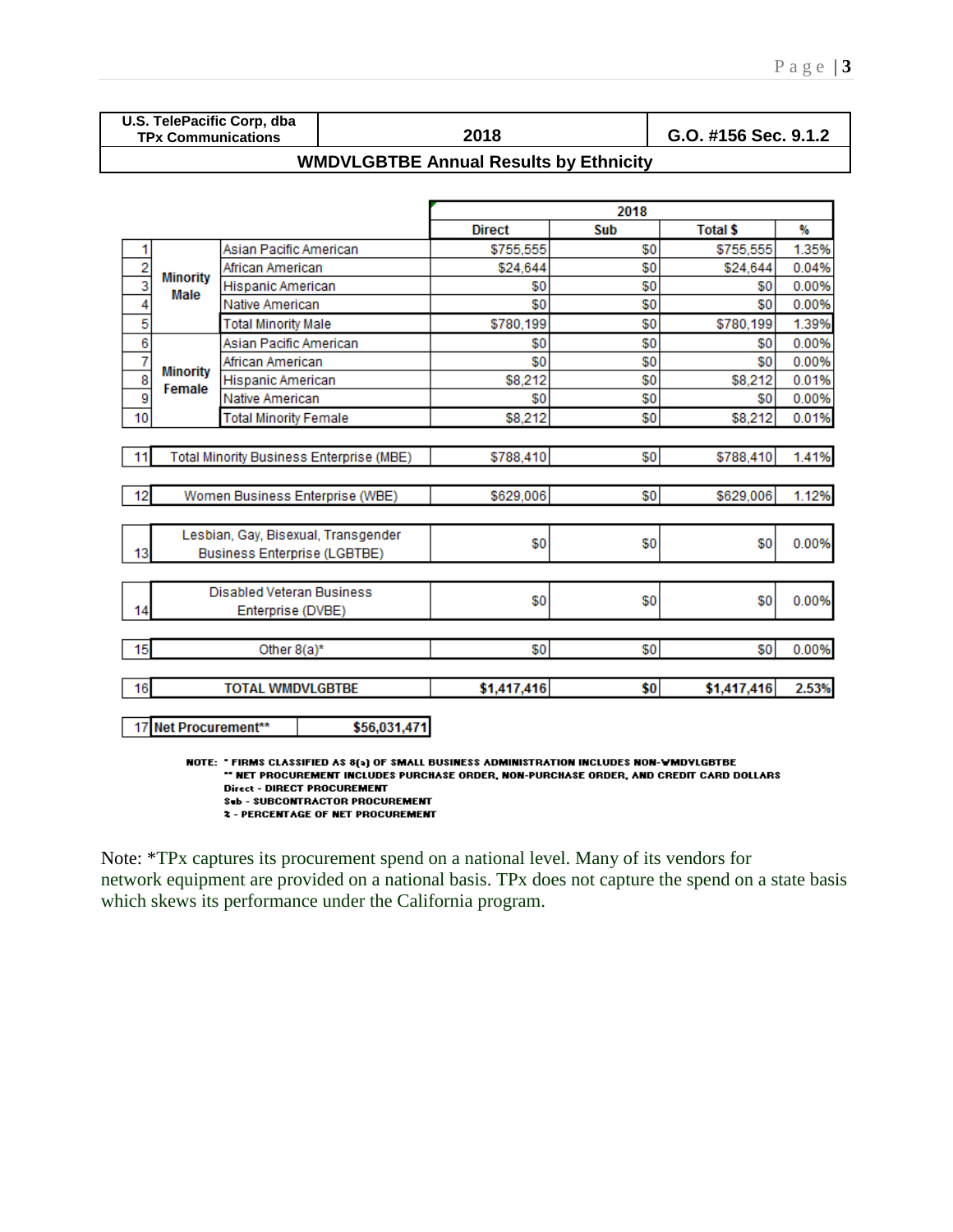|    |                        | U.S. TelePacific Corp, dba<br><b>TPx Communications</b>                                                                                                                                                     |               | 2018            | G.O. #156 Sec. 9.1.2 |                 |       |                |       |
|----|------------------------|-------------------------------------------------------------------------------------------------------------------------------------------------------------------------------------------------------------|---------------|-----------------|----------------------|-----------------|-------|----------------|-------|
|    |                        | <b>WMDVLGBTBE Direct Procurement by Product and Service Categories</b>                                                                                                                                      |               |                 |                      |                 |       |                |       |
|    |                        |                                                                                                                                                                                                             |               |                 |                      |                 |       |                |       |
|    |                        |                                                                                                                                                                                                             |               | <b>Products</b> |                      | <b>Services</b> |       | <b>Total</b>   |       |
|    |                        |                                                                                                                                                                                                             |               | Ŝ               | %                    | \$              | ₩     | Ŝ              | %     |
| 1  |                        | Asian Pacific American                                                                                                                                                                                      | Direct        | \$755,555       | 3.18%                | S0              | 0.00% | \$755,555      | 1.35% |
| 2  | <b>Minority</b>        | African American                                                                                                                                                                                            | Direct        | S <sub>0</sub>  | 0.00%                | \$24,644        | 0.08% | \$24,644       | 0.04% |
| 3  | Male                   | Hispanic American                                                                                                                                                                                           | Direct        | S0              | 0.00%                | S0              | 0.00% | S0             | 0.00% |
| 4  |                        | Native American                                                                                                                                                                                             | Direct        | S0              | 0.00%                | S0              | 0.00% | S0             | 0.00% |
| 5  |                        | <b>Total Minority Male</b>                                                                                                                                                                                  | Direct        | \$755,555       | 3.18%                | \$24,644        | 0.08% | \$780.199      | 1.39% |
| 6  |                        | Asian Pacific American                                                                                                                                                                                      | Direct        | S0              | 0.00%                | S0              | 0.00% | S <sub>0</sub> | 0.00% |
| 7  | <b>Minority</b>        | African American                                                                                                                                                                                            | Direct        | S0              | 0.00%                | S0              | 0.00% | S0             | 0.00% |
| 8  | Female                 | Hispanic American                                                                                                                                                                                           | Direct        | S0              | 0.00%                | \$8,212         | 0.03% | \$8,212        | 0.01% |
| 9  |                        | Native American                                                                                                                                                                                             | Direct        | S0              | 0.00%                | S0              | 0.00% | S0             | 0.00% |
| 10 |                        | <b>Total Minority Female</b>                                                                                                                                                                                | Direct        | \$0             | 0.00%                | \$8,212         | 0.03% | \$8,212        | 0.01% |
|    |                        |                                                                                                                                                                                                             |               |                 |                      |                 |       |                |       |
| 11 |                        | Total Minority Business Enterprise (MBE)                                                                                                                                                                    | <b>Direct</b> | \$755,555       | 3.18%                | \$32,856        | 0.10% | \$788,410      | 1.41% |
|    |                        |                                                                                                                                                                                                             |               |                 |                      |                 |       |                |       |
| 12 |                        | Women Business Enterprise (WBE)                                                                                                                                                                             | <b>Direct</b> | \$320,564       | 1.35%                | \$308,442       | 0.96% | \$629,006      | 1.12% |
|    |                        |                                                                                                                                                                                                             |               |                 |                      |                 |       |                |       |
| 13 |                        | Lesbian, Gay, Bisexual, Transgender<br><b>Business Enterprise (LGBTBE)</b>                                                                                                                                  | <b>Direct</b> | S0              | 0.00%                | S <sub>0</sub>  | 0.00% | S0             | 0.00% |
| 14 |                        | Disabled Veteran Business Enterprise<br>(DVBE)                                                                                                                                                              | Direct        | S0              | 0.00%                | S0              | 0.00% | S0             | 0.00% |
|    |                        |                                                                                                                                                                                                             |               |                 |                      |                 |       |                |       |
| 15 |                        | Other $8(a)^*$                                                                                                                                                                                              | <b>Direct</b> | \$0             | 0.00%                | S0              | 0.00% | S0             | 0.00% |
| 16 |                        | <b>TOTAL WMDVLGBTBE</b>                                                                                                                                                                                     | Direct        | \$1,076,119     | 4.53%                | \$341,297       | 1.06% | \$1,417,416    | 2.53% |
|    |                        |                                                                                                                                                                                                             |               |                 |                      |                 |       |                |       |
|    | <b>Total Product</b>   |                                                                                                                                                                                                             |               |                 |                      |                 |       |                |       |
|    | 17 Procurement         |                                                                                                                                                                                                             | \$23,755,314  |                 |                      |                 |       |                |       |
|    | <b>Total Service</b>   |                                                                                                                                                                                                             |               |                 |                      |                 |       |                |       |
| 18 | Procurement            |                                                                                                                                                                                                             | \$32,276,157  |                 |                      |                 |       |                |       |
|    |                        |                                                                                                                                                                                                             |               |                 |                      |                 |       |                |       |
|    | 19 Net Procurement**   |                                                                                                                                                                                                             | \$56,031,471  |                 |                      |                 |       |                |       |
|    | <b>Total Number of</b> |                                                                                                                                                                                                             |               |                 |                      |                 |       |                |       |
|    | <b>WMDVLGBTBEs</b>     |                                                                                                                                                                                                             |               |                 |                      |                 |       |                |       |
|    |                        | 20 Received Direct Spe                                                                                                                                                                                      | 15            |                 |                      |                 |       |                |       |
|    |                        | NOTE: "FIRMS CLASSIFIED AS #(4) OF SMALL BUSINESS ADMINISTRATION INCLUDES NON-WMDVLGBTBE<br>" MET PROCUREMENT INCLUDES PURCHASE ORDER, NON-PURCHASE ORDER, AND CREDIT CARD DOLLARS<br>– BIRFAT PRAAIIRFWFWT |               |                 |                      |                 |       |                |       |

- **Sub-SUBCONTRACTOR PROCUREMENT**
- **z** PERCENTAGE OF NET PROCUREMENT

Note: Gross and net procurement are based on TPx's direct spend only (less employee, utility, carriers, rent and tax spend). The percentage calculation is derived from direct spend/net procurement.

| U.S. TelePacific Corp, dba<br><b>TPx Communications</b> | 2018                                                                          | G.O. #156 Sec. 9.1.2 |
|---------------------------------------------------------|-------------------------------------------------------------------------------|----------------------|
|                                                         | <b>WMDVLGBTBE Subcontractor Procurement by Product and Service Categories</b> |                      |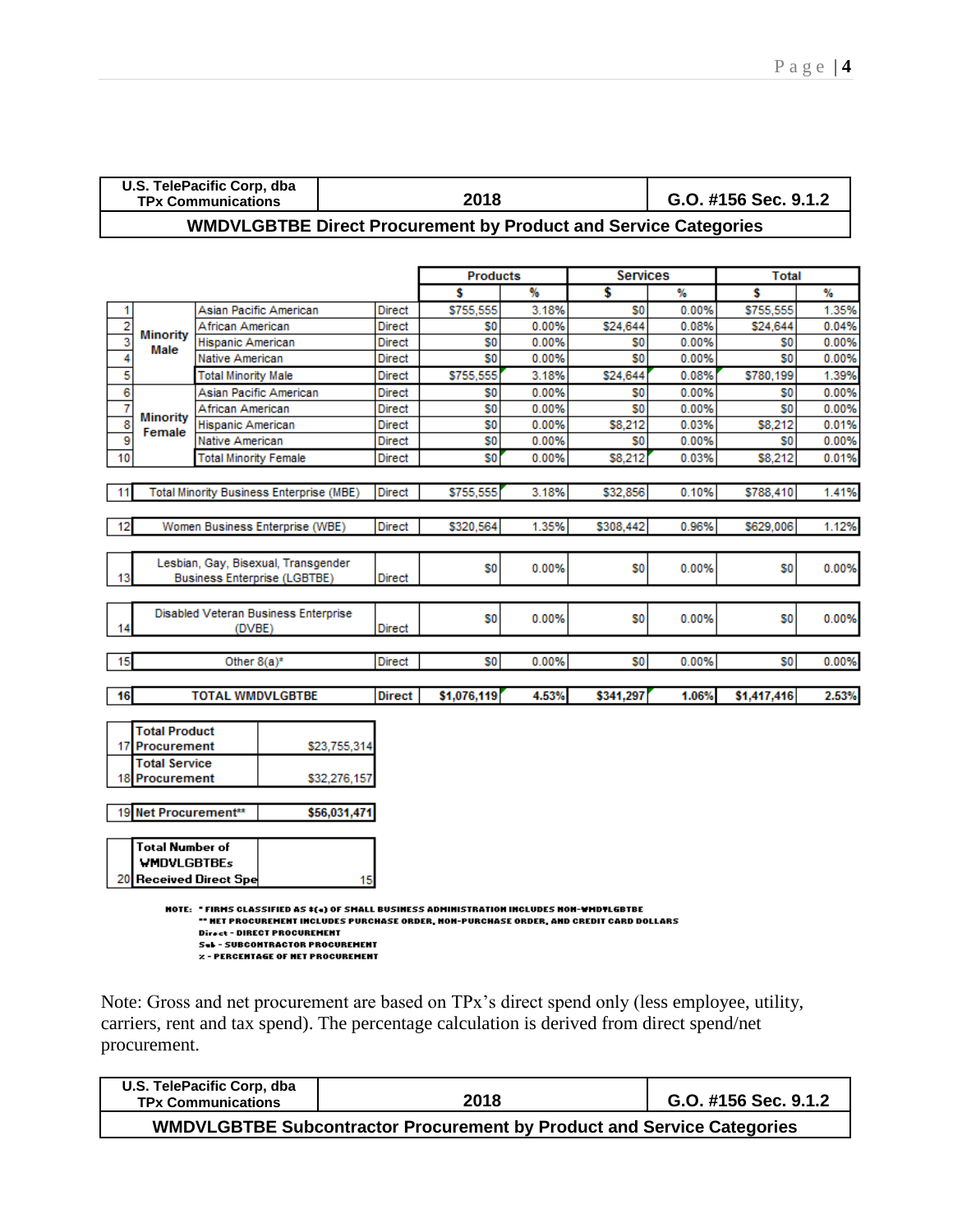TPx recently enhanced its electronic recordkeeping capabilities by adding a field to its internal financial tracking database to include subcontractors, however has none to report at this time.

| U.S. TelePacific Corp, dba<br><b>TPx Communications</b> | 2018                                                            | G.O. #156 Sec. 9.1.2 |  |  |  |  |
|---------------------------------------------------------|-----------------------------------------------------------------|----------------------|--|--|--|--|
|                                                         | <b>WMDVLGBTBE Procurement by Standard Industrial Categories</b> |                      |  |  |  |  |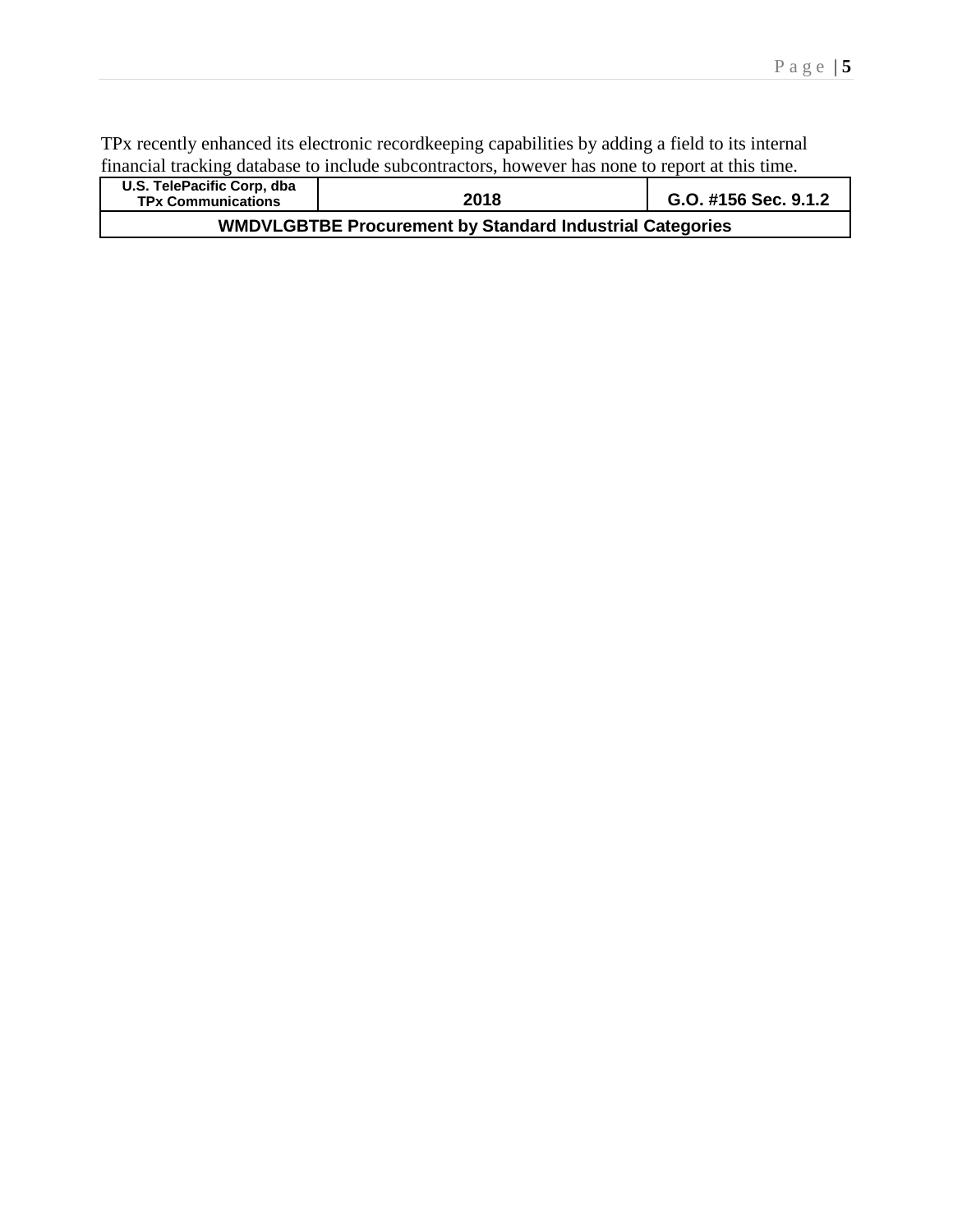|               |                                                         | Dollars<br>Total                                                 | \$7,187,110 |                         | \$2,992,750 |                        | \$23,755,314 |       | \$2,254,746 |        | \$5,600,806 |       | \$14,240,745 |                      |  |  |                                                  | \$56,031,471<br>100.00%                         |                      |                                  |                                  |                   |                                                   |                                                          |                                                                                                                                                                        |                                 |  |  |
|---------------|---------------------------------------------------------|------------------------------------------------------------------|-------------|-------------------------|-------------|------------------------|--------------|-------|-------------|--------|-------------|-------|--------------|----------------------|--|--|--------------------------------------------------|-------------------------------------------------|----------------------|----------------------------------|----------------------------------|-------------------|---------------------------------------------------|----------------------------------------------------------|------------------------------------------------------------------------------------------------------------------------------------------------------------------------|---------------------------------|--|--|
|               |                                                         | <b>HADATGB1B</b><br>Total                                        | \$11,416    | $rac{1}{2}$             | \$103,019   | 0.18%                  | \$1,118,438  | Š,    | g           | š      | \$45,741    | Š     | \$138,802    | š                    |  |  |                                                  | \$1,417,416                                     | $2.53\times$         |                                  |                                  |                   |                                                   |                                                          |                                                                                                                                                                        |                                 |  |  |
|               |                                                         | Other 8(a)"                                                      |             |                         |             |                        |              |       |             |        |             |       |              |                      |  |  |                                                  | ⋥<br>0.00%                                      |                      |                                  |                                  |                   |                                                   |                                                          |                                                                                                                                                                        |                                 |  |  |
|               | Disabled<br>Veterans<br><b>Business</b>                 | Enterprise<br>(DVBE)                                             |             |                         | ₽           | 0.00%                  |              |       |             |        |             |       |              |                      |  |  |                                                  | ¥                                               | $0.00\times$         |                                  |                                  |                   |                                                   |                                                          |                                                                                                                                                                        |                                 |  |  |
| Lesbian, Gay, | Transgender<br>Bisexual,<br>Business                    | Enterprise<br>(LGBTBE)                                           |             |                         |             |                        |              |       |             |        |             |       |              |                      |  |  |                                                  | ₽                                               | $0.00\%$             |                                  |                                  |                   |                                                   |                                                          |                                                                                                                                                                        |                                 |  |  |
|               | Business<br>Vomen                                       | Enterprise<br><b>CABE)</b>                                       | \$11,416    | $rac{2}{5}$             | \$103,019   | 0.18%                  | \$338,239    | ř     | \$          | š      | \$45,741    | 0.08% | \$130,591    | 0.23                 |  |  |                                                  | \$629,006                                       | 112                  |                                  |                                  |                   |                                                   |                                                          |                                                                                                                                                                        |                                 |  |  |
|               | Business<br>Minority                                    | E                                                                | ₽           | $0.00\times$            | ₽           | š                      | \$780,199    | ř     | \$          | $\geq$ | g           | š     | \$8,212      | 0.01                 |  |  |                                                  | $$10$ $$788,410$                                | 141%                 |                                  |                                  |                   |                                                   |                                                          |                                                                                                                                                                        |                                 |  |  |
|               |                                                         | lispanic AmericaNative American Enterprise<br><b>Male Female</b> |             |                         |             |                        |              |       |             |        |             |       |              |                      |  |  |                                                  | $0.01$ % $0.00$ % $0.00$<br>#                   |                      |                                  |                                  |                   |                                                   |                                                          |                                                                                                                                                                        |                                 |  |  |
|               |                                                         | Female                                                           | ₽           | 0.00%                   |             |                        |              |       | ଛ           | $\geq$ |             |       | \$8,212      | 0.01                 |  |  |                                                  | \$8,212                                         |                      |                                  |                                  |                   |                                                   |                                                          |                                                                                                                                                                        |                                 |  |  |
|               |                                                         | Male                                                             |             |                         |             |                        |              |       |             |        |             |       |              |                      |  |  |                                                  | $\overline{\mathbf{e}}$<br>$0.00 \times$<br>\$O |                      | \$23,755,314                     | \$32,276,157                     | \$56,031,471      |                                                   |                                                          |                                                                                                                                                                        |                                 |  |  |
|               |                                                         | Female<br>African American<br>de<br>E                            | 유           | š                       |             |                        | \$24,644     | 0.04  |             |        |             |       |              |                      |  |  |                                                  | $\boxed{0.00 \times}$<br>\$24,644               | $0.04 \times$        |                                  |                                  |                   | NOTE: "FIRMS WITH MULIT MINORITY OWNERSHIP STATUS | OF SMALL BUSINESS ADMINISTRATION INCLUDES NON-VMDYLGBTBE | ""NET PROCUREMENT INCLUDES PURCHASE ORDER, NON-PURCHASE ORDER, AND CREDIT CARD DOLLARS<br>TOTAL DOLLARS - TOTAL PROCUREMENT DOLLAR AMOUNT IN THE SPECIFIC SIC CATEGORY |                                 |  |  |
|               |                                                         | Female                                                           | ≅           | $0.00 \times$           |             |                        |              |       |             |        |             |       |              |                      |  |  |                                                  | ₽<br>$\sqrt{100}$                               |                      | <b>Total Product Procurement</b> | <b>Total Service Procurement</b> |                   |                                                   | "FIRMS CLASSIFIED AS 8(a)                                |                                                                                                                                                                        | 2 - PERCENTAGE OF TOTAL DOLLARS |  |  |
|               |                                                         | Asian Pacific American<br>i<br>E                                 |             |                         | ন৲নি৲       |                        | \$755,555    | ¥,    |             |        |             |       | ত্ন          | $0.00\times$         |  |  | <u>बाह्य बाह्य बाह्य बाह्य बाह्य बाह्य बाह्य</u> | $\frac{1}{2}$ $\frac{1}{2}$ $\frac{1352}{1352}$ |                      |                                  |                                  | Net Procurement." |                                                   |                                                          |                                                                                                                                                                        |                                 |  |  |
|               |                                                         | <b>SIC</b> Category                                              |             | <b>Accounts Payable</b> | Building    | Maintenance/Facilities |              | Capex |             | Legal  | Maintenance |       | Temp         | Agencies/Consultants |  |  |                                                  | TOTAL                                           |                      |                                  |                                  |                   |                                                   |                                                          |                                                                                                                                                                        |                                 |  |  |
|               | U.S. TelePacific Corp, dba<br><b>TPx Communications</b> |                                                                  |             |                         |             |                        |              |       |             | 2018   |             |       |              |                      |  |  |                                                  |                                                 | G.O. #156 Sec. 9.1.2 |                                  |                                  |                   |                                                   |                                                          |                                                                                                                                                                        |                                 |  |  |
|               | Description of WMDVLGBTBEs with CA Majority Workforce   |                                                                  |             |                         |             |                        |              |       |             |        |             |       |              |                      |  |  |                                                  |                                                 |                      |                                  |                                  |                   |                                                   |                                                          |                                                                                                                                                                        |                                 |  |  |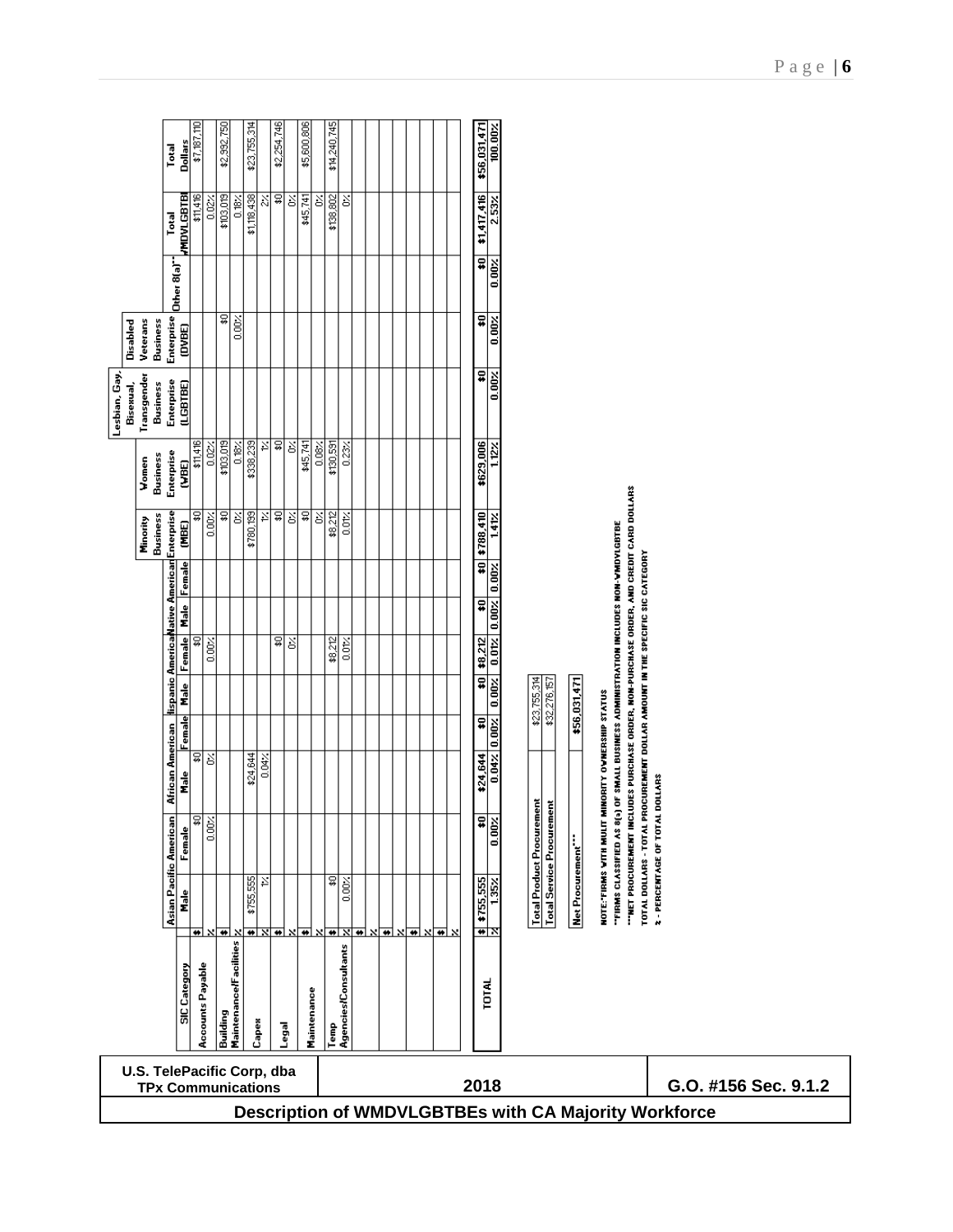Per G.O. #156 Sec. 9.1.2, each utility shall report the number of WMDVLGBTBEs who have the majority workforce in California to the extent such information is readily accessible. This information is not readily accessible.

| U.S. TelePacific Corp, dba<br><b>TPx Communications</b> | 2018                               | G.O. #156 Sec. 9.1.3 |  |  |
|---------------------------------------------------------|------------------------------------|----------------------|--|--|
|                                                         | <b>WMDVLGBTBE Program Expenses</b> |                      |  |  |

As TPx is using internal resources to set up and expand its Program, expenses for 2018 predominantly involve time of personnel in Regulatory and Finance for activities such as evaluating and modifying prior processes to identify and track covered expenditures, identifying and tracking certified WMDVLGBTBE entities with which TPx does business, identifying and modifying systems for tracking and reporting purposes, preparation of internal and external notices, time for searches using the CPUC diverse supplier database, responding to inquiries, and the development and preparation of reports and documentation.

| <b>Expense Category</b>        | 2018 (Actual) |  |  |
|--------------------------------|---------------|--|--|
| Wages                          | \$0           |  |  |
| <b>Other Employee Expenses</b> | \$0           |  |  |
| <b>Program Expenses</b>        | \$0           |  |  |
| <b>Reporting Expenses</b>      | \$0           |  |  |
| Training                       | \$0           |  |  |
| Consultants                    | \$0           |  |  |
| Other                          | \$0           |  |  |
| TOTAL                          |               |  |  |

| U.S. TelePacific Corp, dba<br><b>TPx Communications</b> | 2018                                                      | G.O. #156 Sec. 9.1.4 |  |  |
|---------------------------------------------------------|-----------------------------------------------------------|----------------------|--|--|
|                                                         | Description of Progress in Meeting or Exceeding Set Goals |                      |  |  |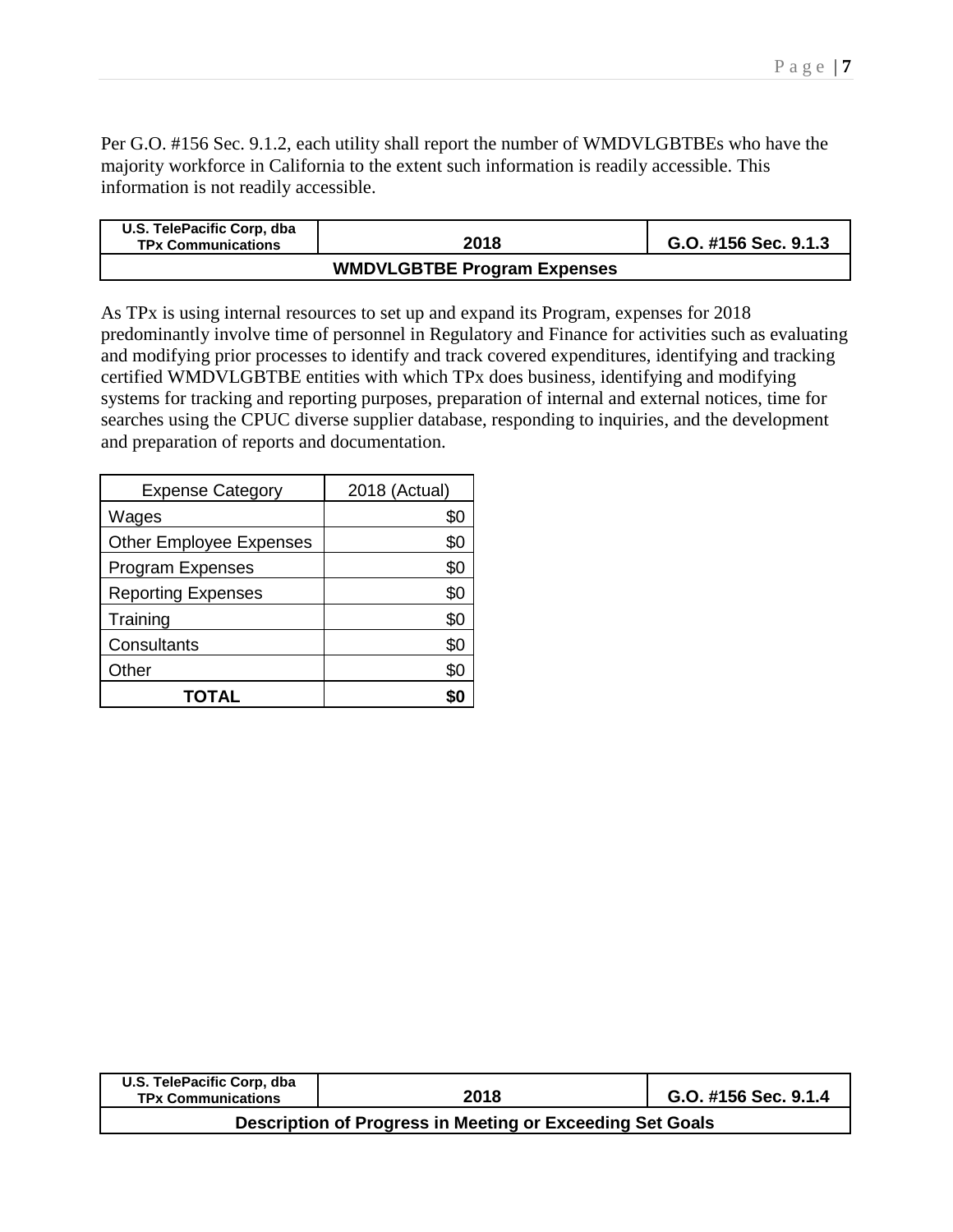TPx did not meet its voluntary target goals in 2018. TPx believes that a portion of its suppliers are certified with agencies on a national level with organizations such as the National Minority Supplier Development Council (NMSDC) or the Women's Business Enterprise National Council (WBENC), however are not registered with the California Supplier Clearinghouse. As an example, TPx contracts with a women-owned supplier who is certified with WBENC, but is not certified with the California Supplier Clearinghouse. If TPx could include the spend on this supplier based on their national certification, TPx's spend percentage in the WBE category would be 2.61% instead of the current 1.12%, bringing TPx's total diverse spend to 4.02% instead of 2.53%.

Suppliers who are certified by "comparable" agencies or who do not wish to register, highlight one of the issues with relying solely upon Supplier Clearinghouse numbers to measure a company's performance. TPx has been told by some suppliers that the certification process has become cumbersome and requires confidential information than the supplier is comfortable with providing. Suppliers have said that in the past, the Supplier Clearinghouse offered a condensed application for those with WMDVLGBTBE certificates, so the process was simpler and less invasive.

TPx endeavors to improve upon its subcontracting reporting. The company recognizes the importance of tracking this spend and developing WMDVLGBTBE business through its prime contractors. Now that TPx has updated its financial system reporting capabilities, TPx will work with its large, high spend suppliers to identify, tracks and report diverse spend at the subcontractor level.

TPx continues to develop both internal and external communications and/or procedures targeting increased opportunity for diverse suppliers and specifically, reaches out to the vendors by phone and via email to make sure they are aware of the certification process and the importance of becoming certificated with the Supplier Clearinghouse.

TPx regularly focuses on reducing expenses and providing the best value to our customers while ensuring increased spend with diverse suppliers when possible.

| U.S. TelePacific Corp, dba<br><b>TPx Communications</b> | 2018                                | G.O. #156 Sec. 9.1.5 |  |  |  |
|---------------------------------------------------------|-------------------------------------|----------------------|--|--|--|
|                                                         | <b>WMDVLGBTBE Results and Goals</b> |                      |  |  |  |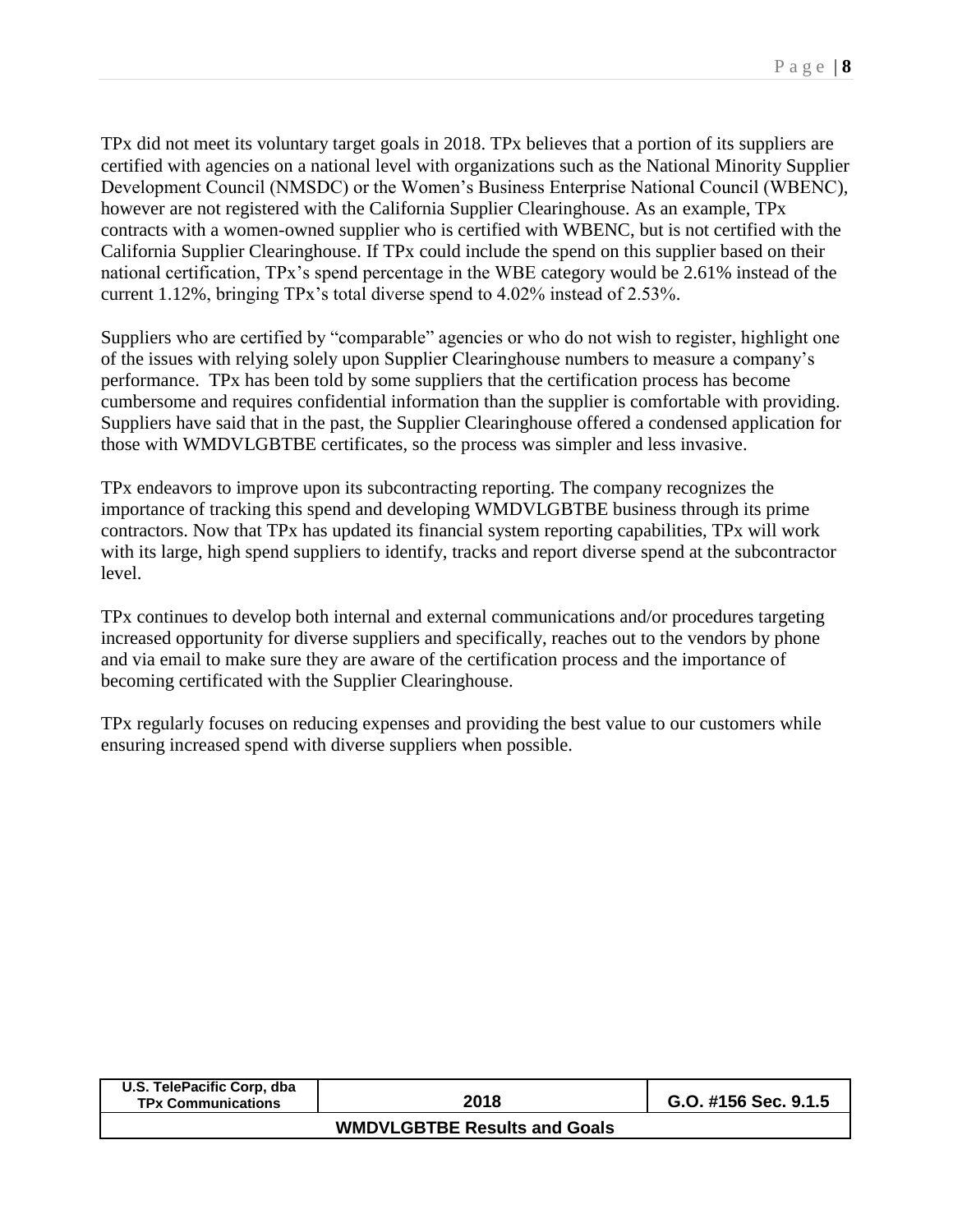| Category                            | 2018 Results | 2018 Goals |  |  |
|-------------------------------------|--------------|------------|--|--|
|                                     |              |            |  |  |
| <b>Minority Men</b>                 | 1.39%        | 2.00%      |  |  |
|                                     |              |            |  |  |
| <b>Minority Women</b>               | 0.01%        | 1.00%      |  |  |
| <b>Minority Business Enterprise</b> |              |            |  |  |
| (MBE)                               | 1.41%        | 3.00%      |  |  |
| <b>Women Business Enterprise</b>    |              |            |  |  |
| (WBE)                               | 1.12%        | 3.00%      |  |  |
| Lesbian, Gay, Bisexual,             |              |            |  |  |
| <b>Transgender Business</b>         |              |            |  |  |
| <b>Enterprise (LGBTBE)</b>          | 0.00%        | 0.00%      |  |  |
| <b>Disabled Veteran Business</b>    |              |            |  |  |
| (DVBE)                              | 0.00%        | 0.25%      |  |  |
|                                     |              |            |  |  |
| <b>TOTAL WMDVLGBTBE</b>             | 2.53%        | 6.25%      |  |  |

## % - PERCENTAGE OF NET PROCUREMENT

| U.S. TelePacific Corp. dba<br><b>TPx Communications</b>                  | 2018 | G.O. #156 Sec. 9.1.5 |  |  |  |  |
|--------------------------------------------------------------------------|------|----------------------|--|--|--|--|
| Description of Prime Contractor Utilization of WMDVLGBTBE Subcontractors |      |                      |  |  |  |  |

TPx sends notices to all its suppliers seeking information on diverse subcontracting. TPx provides a notice regarding WMDVLGBTBE subcontracting with each Purchase Order.

| U.S. TelePacific Corp, dba<br><b>TPx Communications</b>                     | 2018 | G.O. #156 Sec. 9.1.5 |  |  |  |  |  |
|-----------------------------------------------------------------------------|------|----------------------|--|--|--|--|--|
| <b>Summary of Prime Contractor Utilization of WMDVLGBTBE Subcontractors</b> |      |                      |  |  |  |  |  |

TPx enhanced its electronic recordkeeping capabilities, most recently by adding a field to its internal financial tracking database to include subcontractor information, however has none to report at this time.

| U.S. TelePacific Corp, dba<br><b>TPx Communications</b>     | 2018 | G.O. #156 Sec. 9.1.6 |  |  |  |  |  |
|-------------------------------------------------------------|------|----------------------|--|--|--|--|--|
| A List of WMDVLGBTBE Complaints Received and Current Status |      |                      |  |  |  |  |  |

TPx is not aware of any WMDVLGBTBE complaints.

| U.S. TelePacific Corp. dba<br><b>TPx Communications</b>                              | 2018 | G.O. #156 Sec. 9.1.7 |  |  |  |  |  |
|--------------------------------------------------------------------------------------|------|----------------------|--|--|--|--|--|
| Description of Efforts to Recruit WMDVLGBTBE Suppliers in Low Utilization Categories |      |                      |  |  |  |  |  |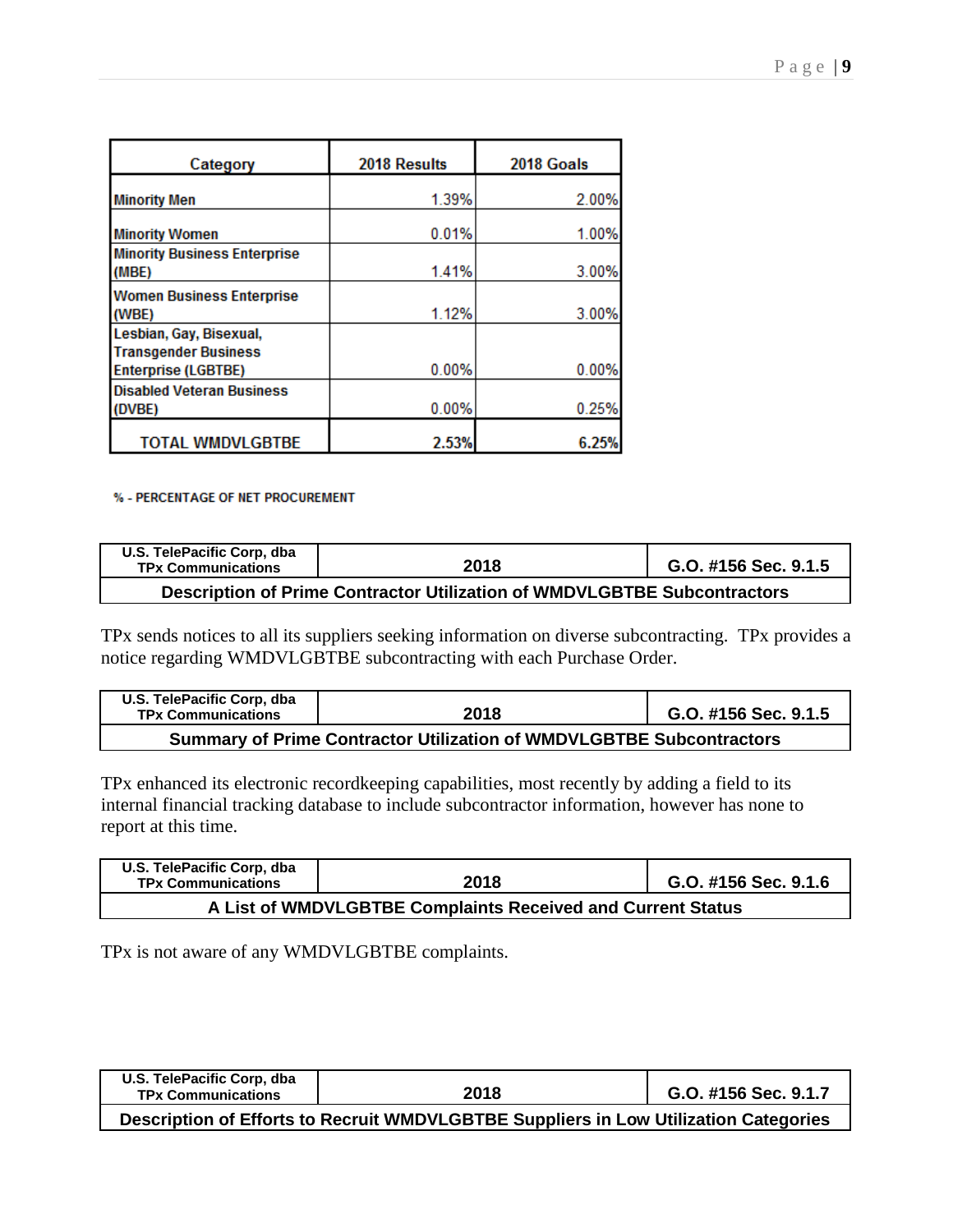To identify diverse suppliers in areas of low utilization, TPx has searched for WMDVLGBTBEs within the low utilization categories to make contact and develop relationships that may lead to procurement opportunities. TPx has worked with WMDVLGBTBEs that are not certified with the Supplier Clearinghouse to complete the necessary documentation to become certified.

| U.S. TelePacific Corp. dba<br><b>TPx Communications</b> | 2018                               | G.O. #156 Sec. 9.1.11 |  |  |
|---------------------------------------------------------|------------------------------------|-----------------------|--|--|
|                                                         | <b>WMDVLGBTBE Fuel Procurement</b> |                       |  |  |

Not applicable.

| U.S. TelePacific Corp. dba<br><b>TPx Communications</b>                           | 2018 | G.O. #156 Sec. 10.1.1 |  |  |  |  |  |
|-----------------------------------------------------------------------------------|------|-----------------------|--|--|--|--|--|
| WMDVLGBTBE Annual SHORT, MID, AND LONG-TERM Goals by Product and Service Category |      |                       |  |  |  |  |  |

While economic factors and influences outside the company's control affect overall purchasing decisions, TPx will seek opportunities to improve upon stated goals and the resulting accomplishments year over year.

|                 |                                                                               | 2019                       |                                                                                           |                                                                 |                              |                                      | Long-Term 2024                                             |                                                                                           |                                                                 |            |                                             |                                                       |                                                                                             |                                                                 |                   |
|-----------------|-------------------------------------------------------------------------------|----------------------------|-------------------------------------------------------------------------------------------|-----------------------------------------------------------------|------------------------------|--------------------------------------|------------------------------------------------------------|-------------------------------------------------------------------------------------------|-----------------------------------------------------------------|------------|---------------------------------------------|-------------------------------------------------------|---------------------------------------------------------------------------------------------|-----------------------------------------------------------------|-------------------|
|                 |                                                                               |                            |                                                                                           |                                                                 |                              | Mid-Term 2022                        |                                                            |                                                                                           |                                                                 |            |                                             |                                                       |                                                                                             |                                                                 |                   |
|                 | <b>Minority</b><br><b>Business</b><br><b>Enterprise   Enterprise</b><br>(MBE) | Women<br>Business<br>(VBE) | Lesbian.<br>Gay,<br>Bisexual,<br>Transgender<br><b>Business</b><br>Enterprise<br>(LGBTBE) | Disabled<br>Veterans<br>Business<br><b>Enterprise</b><br>(DVBE) | <b>WMDVLGBT</b><br><b>BE</b> | <b>Minority</b><br>Business<br>(MBE) | Women<br>Business<br><b>Enterprise Enterprise</b><br>(VBE) | Lesbian.<br>Gay,<br>Bisexual,<br>Transgender<br>Business<br><b>Enterprise</b><br>(LGBTBE) | Disabled<br>Veterans<br>Business<br><b>Enterprise</b><br>(DVBE) | WMDVLGBTBE | <b>Minority</b><br><b>Business</b><br>(MBE) | Women<br>Business<br>Enterprise   Enterprise<br>(WBE) | Lesbian.<br>Gay,<br>Bisexual.<br>Transgender  <br><b>Business</b><br>Enterprise<br>(LGBTBE) | Disabled<br>Veterans<br><b>Business</b><br>Enterprise<br>(DVBE) | <b>WMDVLGBTBE</b> |
| <b>Products</b> |                                                                               |                            |                                                                                           |                                                                 |                              |                                      |                                                            |                                                                                           |                                                                 |            |                                             |                                                       |                                                                                             |                                                                 |                   |
| <b>ICAPEX</b>   | 150%                                                                          | 1.50%                      | 0.05%                                                                                     | 0.10%                                                           | $3.15$ %                     | 3.75%                                | 1.75%                                                      | 0.15%                                                                                     | $0.15\times$                                                    | 5.80%      | 7.50%                                       | 2.50%                                                 | 0.05%                                                                                       | $0.75$ %                                                        | 10.80%            |
|                 |                                                                               |                            |                                                                                           |                                                                 |                              |                                      |                                                            |                                                                                           |                                                                 |            |                                             |                                                       |                                                                                             |                                                                 |                   |
| Subtotal        | 150%                                                                          | 1.50%                      | $0.05$ %                                                                                  | 0.10%                                                           | 3.15%                        | 3.75%                                | 1.75%                                                      | 0.15%                                                                                     | 0.15%                                                           | 5.80%      | 7.50%                                       | 2.50%                                                 | 0.05%                                                                                       | $0.75$ %                                                        | 10.80%            |

| <b>Services</b>                    | Minority<br><b>Business</b><br>Enterprise<br>(MBE) | <b>Women</b><br><b>Business</b><br><b>Enterprise</b><br>(VBE) | Lesbian,<br>Gay,<br>Bisexual,<br>Transgender<br><b>Business</b><br>Enterprise<br>(LGBTBE) | <b>Disabled</b><br>Veterans<br><b>Business</b><br>Enterprise<br>(DVBE) | <b>WMDVLGB1</b><br><b>BE</b> | Minority<br><b>Business</b><br>(MBE) | Women<br><b>Business</b><br>Enterprise Enterprise<br>(VBE) | Lesbian,<br>Gay,<br><b>Bisexual</b><br>Transgender<br><b>Business</b><br><b>Enterprise</b><br>(LGBTBE) | Disabled<br>Veterans<br><b>Business</b><br><b>Enterprise</b><br>(DVBE) | <b>WHDVLGBTBE</b> | Minority<br><b>Business</b><br>Enterprise<br>(MBE) | Women<br><b>Business</b><br>Enterprise<br>(VBE) | Lesbian,<br>Gay,<br><b>Bisexual</b> ,<br>Transgender<br><b>Business</b><br><b>Enterprise</b><br>(LGBTBE) | <b>Disabled</b><br>Veterans<br><b>Business</b><br>Enterprise<br>(DVBE) | <b>WINDVLGBTBE</b> |
|------------------------------------|----------------------------------------------------|---------------------------------------------------------------|-------------------------------------------------------------------------------------------|------------------------------------------------------------------------|------------------------------|--------------------------------------|------------------------------------------------------------|--------------------------------------------------------------------------------------------------------|------------------------------------------------------------------------|-------------------|----------------------------------------------------|-------------------------------------------------|----------------------------------------------------------------------------------------------------------|------------------------------------------------------------------------|--------------------|
| Accounts<br>Payable                | 0.25%                                              | 0.25%                                                         | 0.00%                                                                                     | 0.00%                                                                  | 0.50%                        | 0.63%                                | 0.37%                                                      | 0.00%                                                                                                  | 0.00%                                                                  | $1.00\%$          | 125%                                               | 0.50%                                           | 0.00%                                                                                                    | 0.00%                                                                  | 1.75%              |
| <b>Building</b><br>Maintenance     | 0.25%                                              | 0.25%                                                         | 0.00%                                                                                     | 0.05%                                                                  | 0.55%                        | 0.63%                                | 0.37%                                                      | 0.00%                                                                                                  | $0.15$ %                                                               | 115/              | 1.25%                                              | 0.50%                                           | 0.00%                                                                                                    | $0.25$ %                                                               | 2.00%              |
| Legal<br><b>Services</b>           | 0.25%                                              | 0.25%                                                         | 0.00%                                                                                     | 0.00%                                                                  | 0.50%                        | 0.63%                                | 0.37%                                                      | 0.00%                                                                                                  | $0.00$ %                                                               | 100%              | 1.25%                                              | 0.30%                                           | 0.00%                                                                                                    | 0.00%                                                                  | 155%               |
| <b>Network</b>                     | 0.50%                                              | 0.50%                                                         | 0.00%                                                                                     | 0.05%                                                                  | $1.05\times$                 | 125/                                 | 0.75%                                                      | 0.00%                                                                                                  | 0.15%                                                                  | 2.15%             | 2.50%                                              | 100%                                            | 0.00%                                                                                                    | 0.25%                                                                  | 3.75%              |
| Temp<br>Angencies<br>l Consultants | 0.25%                                              | 0.25%                                                         | 0.00%                                                                                     | 0.05%                                                                  | $0.55\times$                 | 0.63%                                | 0.37%                                                      | 0.05%                                                                                                  | 0.10%                                                                  | 115/              | 1.25%                                              | 0.20%                                           | 0.00%                                                                                                    | 0.25%                                                                  | 1.70%              |
|                                    |                                                    |                                                               |                                                                                           |                                                                        |                              |                                      |                                                            |                                                                                                        |                                                                        |                   |                                                    |                                                 |                                                                                                          |                                                                        |                    |
|                                    |                                                    |                                                               |                                                                                           |                                                                        |                              |                                      |                                                            |                                                                                                        |                                                                        |                   |                                                    |                                                 |                                                                                                          |                                                                        |                    |
| <b>Subtotal</b>                    | 150%                                               | 150%                                                          | 0.00%                                                                                     | 0.15%                                                                  | $3.15\times$                 | 3.77%                                | 2.23%                                                      | 0.05%                                                                                                  | 0.40%                                                                  | 6.45%             | 7.50%                                              | 2.50%                                           | 0.00%                                                                                                    | 0.75%                                                                  | 10.75%             |
|                                    |                                                    |                                                               |                                                                                           |                                                                        |                              |                                      |                                                            |                                                                                                        |                                                                        |                   |                                                    |                                                 |                                                                                                          |                                                                        |                    |
| TOTAL                              | 3.00%                                              | 3.00%                                                         | 0.05%                                                                                     | 0.25%                                                                  | 6.30%                        | 7.52%                                | 3.98%                                                      | 0.20%                                                                                                  | $0.55$ %                                                               | 12.25%            | 15.00%                                             | 5.00%                                           | 0.05%                                                                                                    | 1.50%                                                                  | 21.55%             |

\*The stated goals are not legally enforceable requirements or quotas of any kind and failure to meet or exceed them, or any other portion of this plan, is not subject to any penalty.

| U.S. TelePacific Corp, dba<br><b>TPx Communications</b>                         | 2018 | G.O. #156 Sec. 10.1.2 |  |  |  |  |  |
|---------------------------------------------------------------------------------|------|-----------------------|--|--|--|--|--|
| Description of WMDVLGBTBE Planned Program Activities for the Next Calendar Year |      |                       |  |  |  |  |  |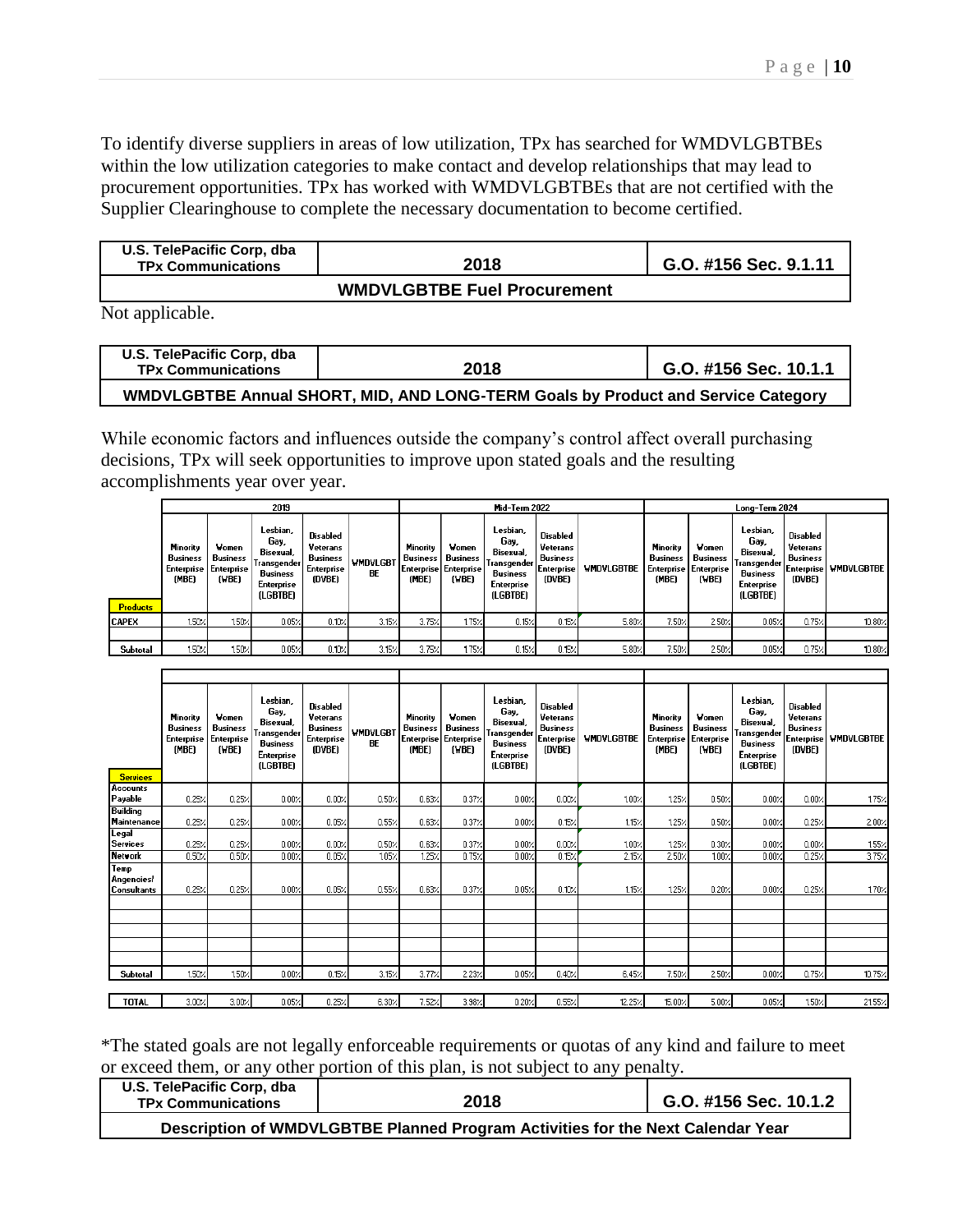TPx continues to improve processes for obtaining WMDVLGBTBE information and for working with contractors to encourage WMDVLGBTBE subcontracting and to obtain information regarding their success.

In 2019, TPx will continue to maintain and update its employees' awareness of WMDVLGBTBEs opportunities and methods to identify new WMDVLGBTBE suppliers through training and improved resources. TPx is focused on expanding its successes, improving any weaknesses, and making sure that those individuals who are in a position to make purchasing decisions understand and follow through on TPx's commitment to supplier diversity.

Now that TPx has updated its financial system reporting capabilities, TPx will work with its large, high spend suppliers to identify, track and report diverse spend at the subcontractor level.

TPx will work to establish partnerships with local Small Business Administrations and Ethnic Chambers to identify additional opportunities for expanding its local spending and community participation in local events, as applicable. TPx will participate in small business expos conducted by the CPUC as well as the Annual GO 156 Supplier Diversity En Banc.

TPx's Compliance team will continue to meet with TPx corporate directors and managers with purchasing responsibility to describe the high level requirements of GO 156 and will engage the team for ideas and recommendations for increasing our supply of diverse vendors.

TPx endeavors to hold quarterly meetings with internal organizations responsible for Supplier Diversity and those employees making purchasing decisions. Discussions will include best practices and action plans.

| U.S. TelePacific Corp, dba<br><b>TPx Communications</b>            | 2018 | G.O. #156 Sec. 10.1.3 |  |  |  |  |
|--------------------------------------------------------------------|------|-----------------------|--|--|--|--|
| Plans for Recruiting WMDVLGBTBE Suppliers in Low Utilization Areas |      |                       |  |  |  |  |

TPx continues to encourage potential uncertified WMDVLGBTBEs to apply for and maintain certification with the Clearinghouse by providing a notice regarding WMDVLGBTBE to go out with each Purchase Order. TPx plans to work with other utilities to share ideas on how to identify and lobby new WMDVLGBTBE vendors in low utilization areas.

| U.S. TelePacific Corp. dba<br><b>TPx Communications</b>     | 2018 | G.O. #156 Sec. 10.1.4 |  |  |  |  |  |
|-------------------------------------------------------------|------|-----------------------|--|--|--|--|--|
| Plans for Recruiting WMDVLGBTBE Suppliers Where Unavailable |      |                       |  |  |  |  |  |